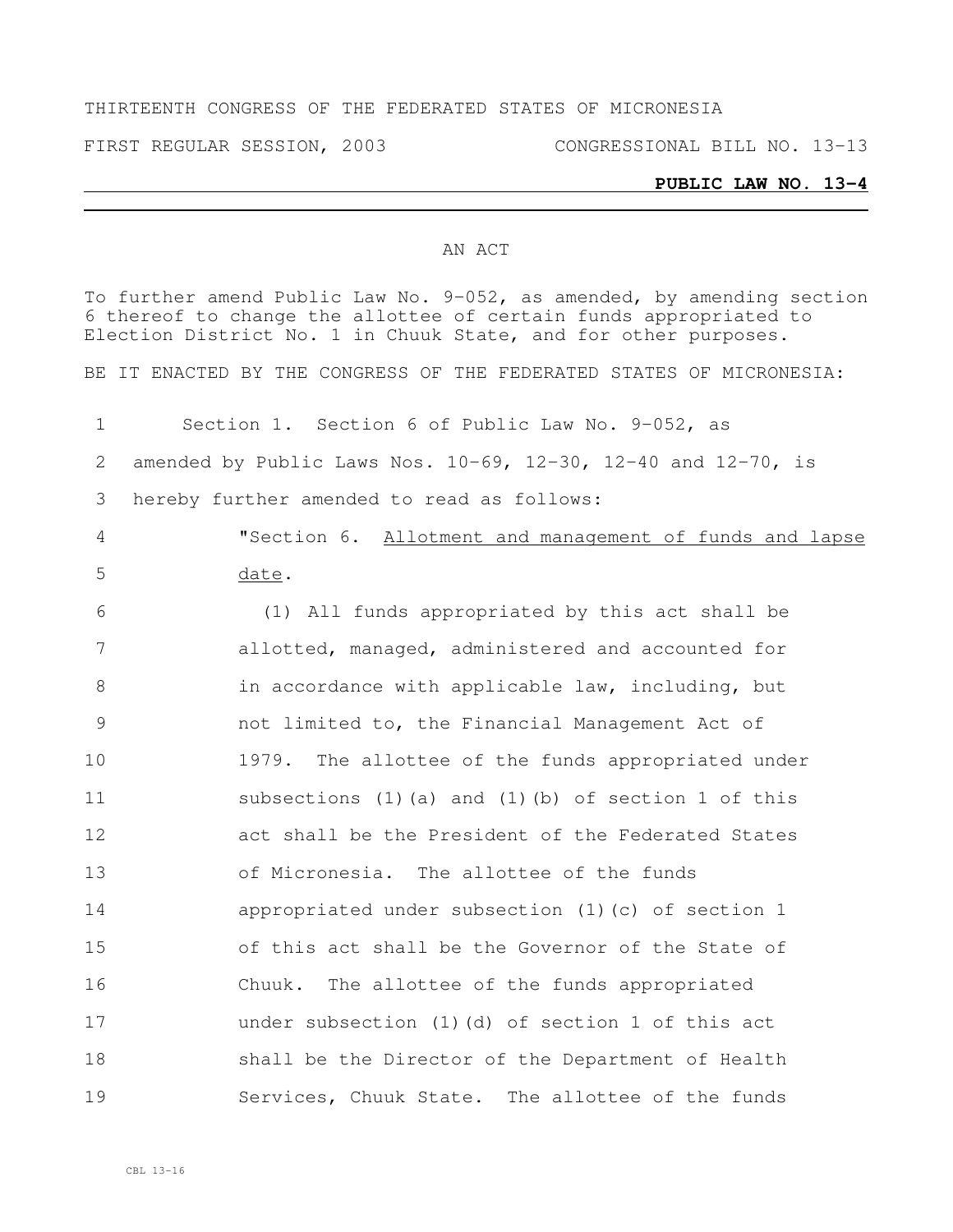| 1             | appropriated under subsection (2) of section 1 of          |
|---------------|------------------------------------------------------------|
| 2             | this act shall be the Executive Director of the            |
| 3             | Chuuk Housing Authority. The allottee of the funds         |
| 4             | appropriated under subsections (3) and (4) of              |
| 5             | section 1 of this act shall be the Executive               |
| 6             | Director of the Chuuk State Commission on                  |
| 7             | Improvement Projects. The allottee of the funds            |
| $8\,$         | appropriated under subsections $(5)$ (a), $(5)$ (b) and    |
| $\mathcal{G}$ | $(5)$ (c) of section 1 of this act shall be the            |
| 10            | Tolensom Authority. The allottee of the funds              |
| 11            | appropriated under subsections $(5)$ $(d)$ , $(5)$ $(e)$ , |
| 12            | $(5)$ (f) and $(5)$ (g) of section 1 of this act shall be  |
| 13            | the Mayor of Polle Municipality. The allottee of           |
| 14            | the funds appropriated under subsection (6) of             |
| 15            | section 1 of this act shall be the Northern                |
| 16            | Namoneas Development Authority. The allottee of            |
| 17            | the funds appropriated under subsection (7) of             |
| 18            | section 1 of this act shall be the Chuuk State             |
| 19            | Commission on Improvement Projects. The allottee           |
| 20            | of the funds appropriated under subsections                |
| 21            | $(1)$ (b) (i) and (1) (b) (iii) of section 2 of this act   |
| 22            | shall be the National Planner of the Federated             |
| 23            | States of Micronesia. The allottee of the funds            |
| 24            | appropriated under subsections (1) (b) (ii) and            |
| 25            | $(1)$ (b) (v) of section 2 of this act shall be the        |
|               |                                                            |

of 5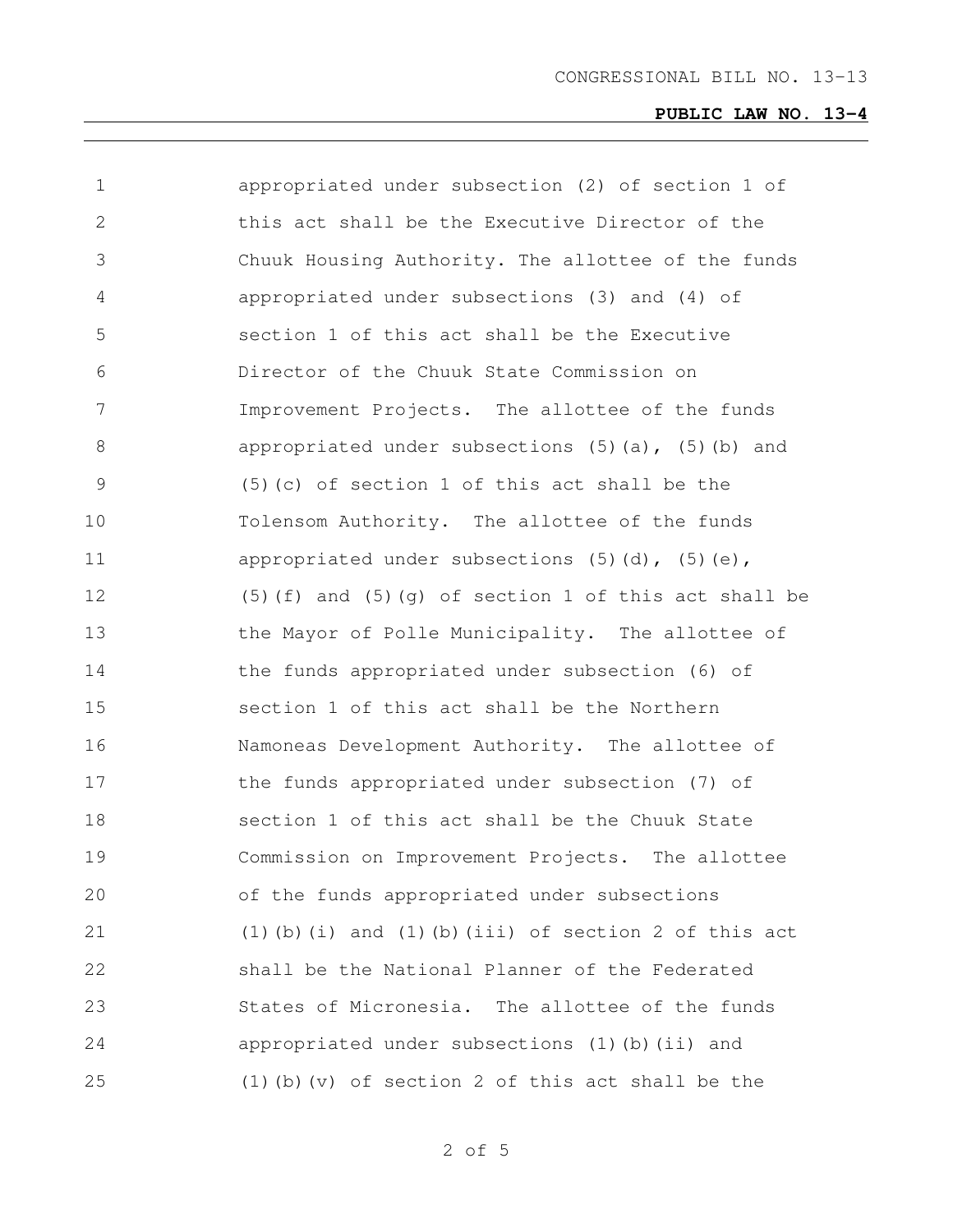| $\mathbf 1$   | Chief Magistrate of Sokehs. The allottee of the     |
|---------------|-----------------------------------------------------|
| 2             | funds appropriated under subsections (1)(b)(iv) of  |
| 3             | section 2 of this act shall be the National Planner |
| 4             | of the Federated States of Micronesia.<br>The       |
| 5             | allottee of the funds appropriated under subsection |
| 6             | (1) (c) of section 2 of this act shall be the Mayor |
| 7             | of Kolonia Town. The allottee of the funds          |
| 8             | appropriated under subsection (1) (d) of section 2  |
| $\mathcal{G}$ | of this act shall be President of the Federated     |
| 10            | States of Micronesia or his designee. The allottee  |
| 11            | of the funds appropriated under subsection (1) (e)  |
| 12            | of section 2 of this act shall be the Chief         |
| 13            | Magistrate of Nukuoro. The allottee of the funds    |
| 14            | appropriated under subsection (1) (f) of section 2  |
| 15            | of this act shall be the Pohnpei Port Authority.    |
| 16            | The allottee of the funds appropriated under        |
| 17            | subsections (1) (a) and (3) of section 2 and        |
| 18            | subsections (2) and (3) of section 3 of this act    |
| 19            | shall be the President of the Federated States of   |
| 20            | Micronesia or his designee, except that the         |
| 21            | allottee of the funds appropriated under            |
| 22            | subsections (3)(a), (3)(b), (3)(c) and (3)(d) of    |
| 23            | section 2 of this act shall be the Pohnpei          |
| 24            | Transportation Authority. The allottee of the       |
| 25            | funds appropriated under subsections (1) and (4) of |

of 5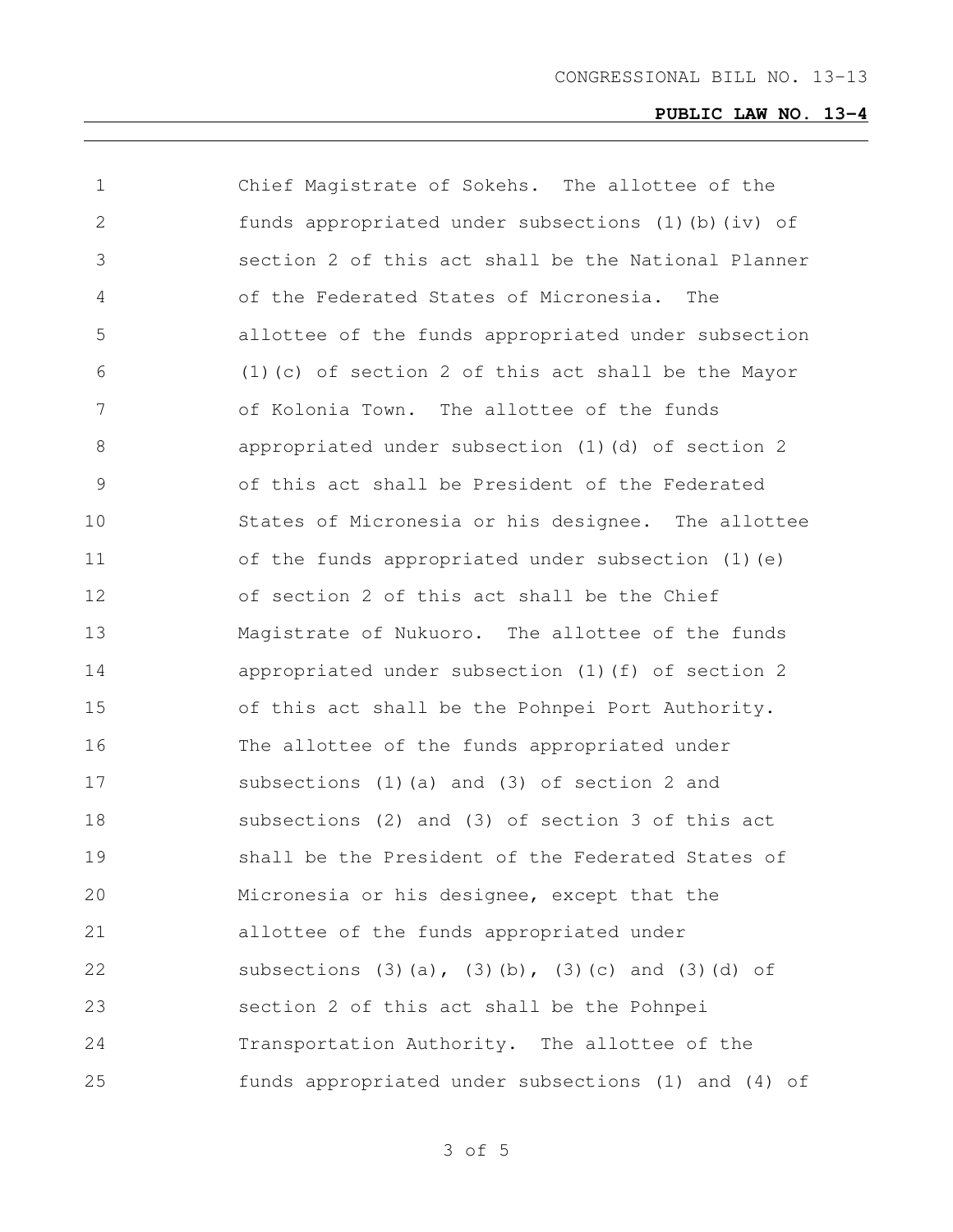| 1             | section 3 of this act shall be the Governor of the  |
|---------------|-----------------------------------------------------|
| 2             | State of Kosrae or his designee. The allottee of    |
| 3             | the funds appropriated under subsections (5) (a),   |
| 4             | (7) and (8) of section 3 of this act shall be the   |
| 5             | Mayor of Lelu Municipality. The allottee of the     |
| 6             | funds appropriated under subsection (5) (b) of      |
| 7             | section 3 of this act shall be the Mayor of         |
| $8\,$         | Tafunsak Municipality. The allottee of the funds    |
| $\mathcal{G}$ | appropriated under subsection (5) (c) of section 3  |
| 10            | of this act shall be the Mayor of Utwe              |
| 11            | Municipality. The allottee of the funds             |
| 12            | appropriated under subsection (5) (d) of section 3  |
| 13            | of this act shall be the Mayor of Malem             |
| 14            | Municipality. The allottee of the funds             |
| 15            | appropriated under subsection (6) of section 3 of   |
| 16            | this act shall be the Speaker of the Congress of    |
| 17            | the Federated States of Micronesia or his designee. |
| 18            | The allottee of the funds appropriated under        |
| 19            | subsection (6) of section 4 of this act shall be    |
| 20            | the Mayor of Rull Municipality. The allottee of     |
| 21            | the funds appropriated under the other subsections  |
| 22            | of section 4 of this act shall be the Governor of   |
| 23            | the State of Yap or his designee. The allottees of  |
| 24            | funds apportioned under subsection (1) of section 2 |
| 25            | of this act shall not obligate or expend any of     |

of 5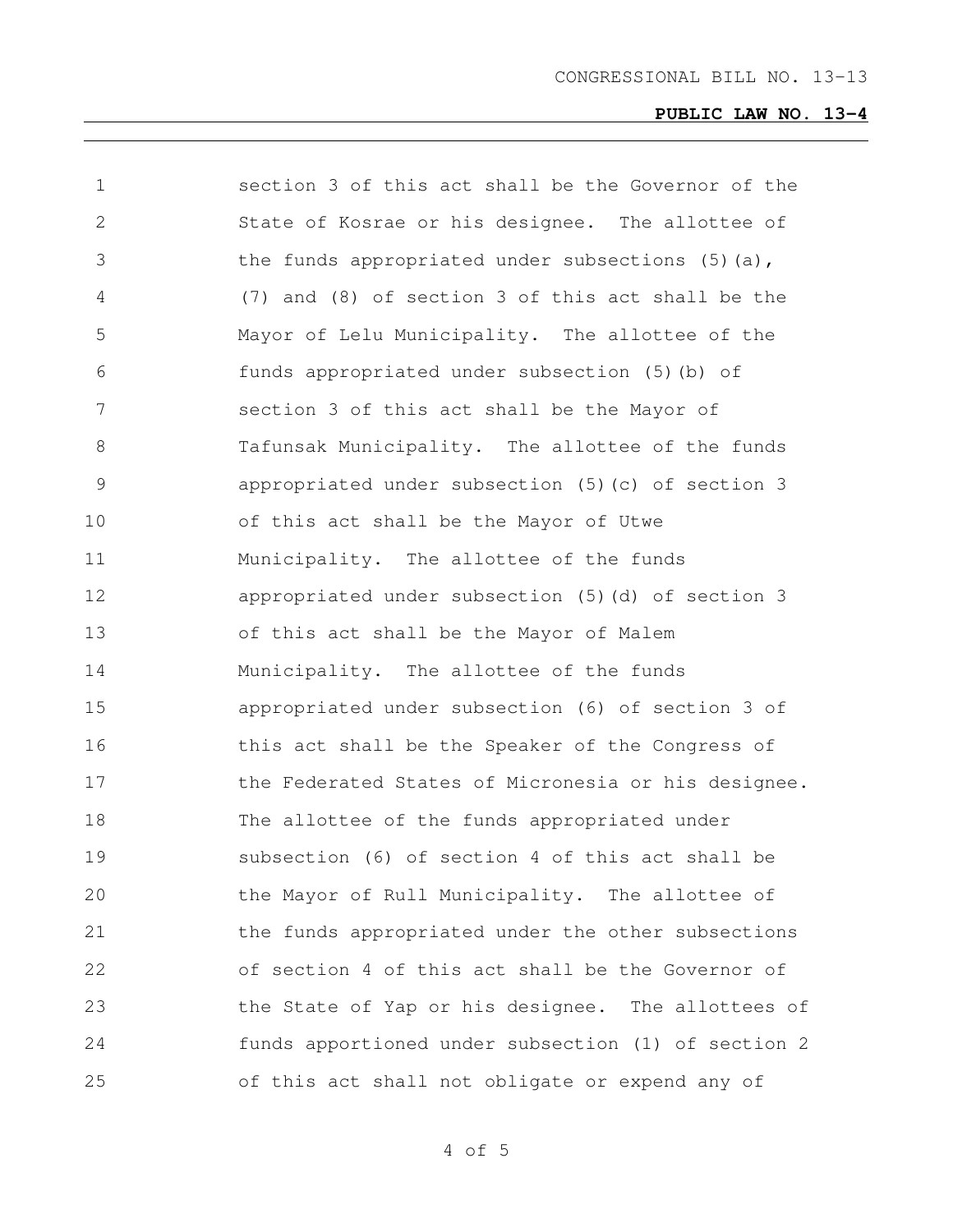| $\mathbf 1$  | said funds for travel. The allottees shall be               |
|--------------|-------------------------------------------------------------|
| $\mathbf{2}$ | responsible for ensuring that these funds, or so            |
| 3            | much thereof as may be necessary, are used solely           |
| 4            | for the purpose specified in this act, and that no          |
| 5            | obligations are incurred in excess of the sum               |
| 6            | appropriated.                                               |
| 7            | (2) The authority of the allottees to obligate              |
| 8            | funds appropriated by this act shall not lapse."            |
| 9            | Section 2. This act shall become law upon approval by the   |
| 10           | President of the Federated States of Micronesia or upon its |
| 11           | becoming law without such approval.                         |
| 12           |                                                             |
| 13           |                                                             |
| 14           |                                                             |
| 15           | June 25, 2003                                               |
| 16           |                                                             |
| 17           |                                                             |
| 18           |                                                             |
| 19           |                                                             |
| 20           | <u>/s/ Joseph J. Urusemal</u>                               |
| 21           | Joseph J. Urusemal<br>President                             |
| 22           | Federated States of Micronesia                              |
| 23           |                                                             |
| 24           |                                                             |
| 25           |                                                             |